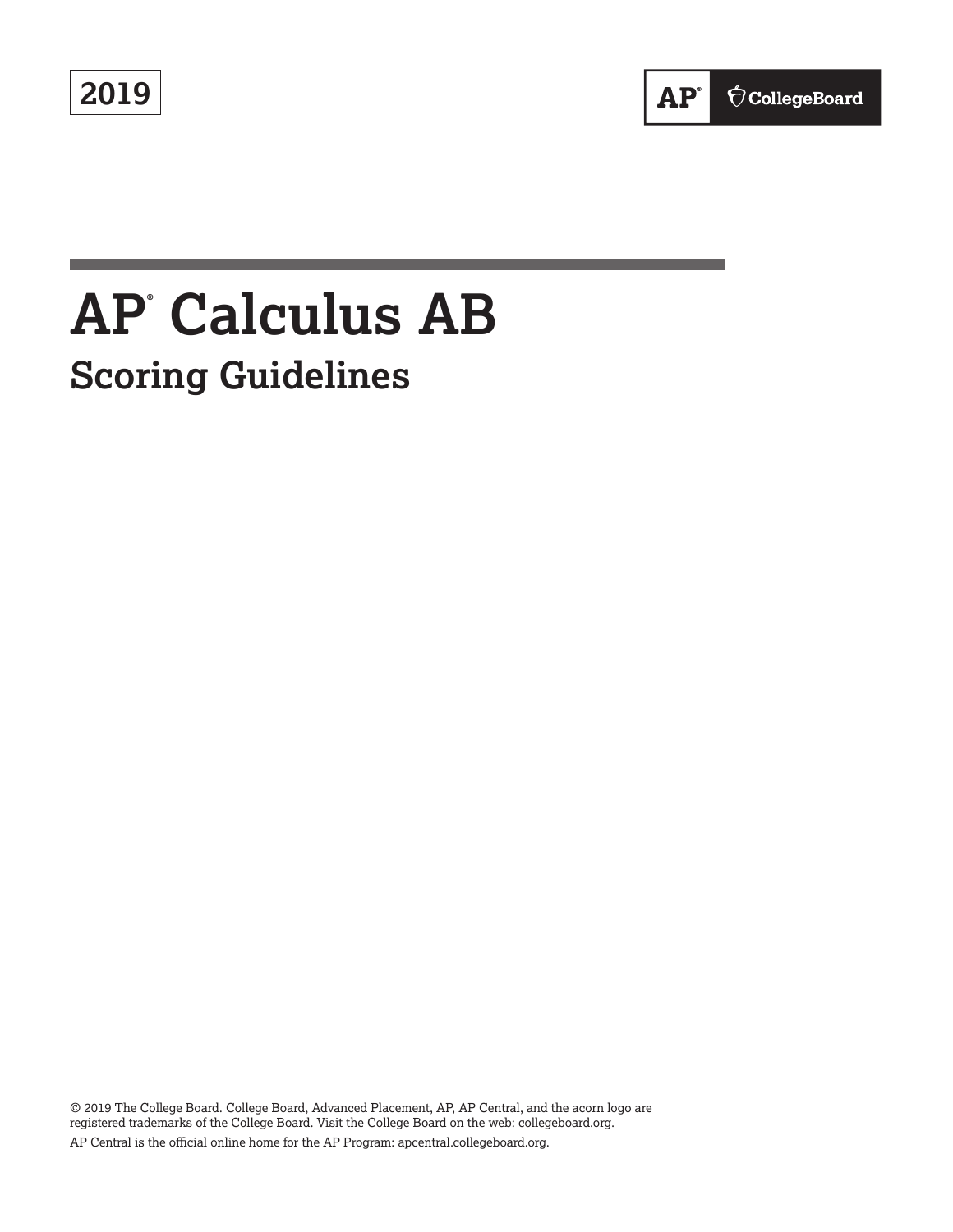# **AP® CALCULUS AB/CALCULUS BC 2019 SCORING GUIDELINES**

#### **Question 1**

Τ

|     | (a) $\int_0^5 E(t) dt = 153.457690$                                                                                                                                                     | $2:\begin{cases} 1: \text{integral} \\ 1: \text{answer} \end{cases}$                                                 |
|-----|-----------------------------------------------------------------------------------------------------------------------------------------------------------------------------------------|----------------------------------------------------------------------------------------------------------------------|
|     | To the nearest whole number, 153 fish enter the lake from midnight<br>to 5 A.M.                                                                                                         |                                                                                                                      |
|     | (b) $\frac{1}{5-0} \int_0^5 L(t) dt = 6.059038$                                                                                                                                         | $2:\begin{cases}1: \text{integral} \\ 1: \text{answer}\end{cases}$                                                   |
|     | The average number of fish that leave the lake per hour from<br>midnight to 5 A.M. is 6.059 fish per hour.                                                                              |                                                                                                                      |
| (c) | The rate of change in the number of fish in the lake at time $t$ is<br>given by $E(t) - L(t)$ .                                                                                         | 3 : $\begin{cases} 1 : \text{sets } E(t) - L(t) = 0 \\ 1 : \text{answer} \\ 1 : \text{justification} \end{cases}$    |
|     | $E(t) - L(t) = 0 \implies t = 6.20356$                                                                                                                                                  |                                                                                                                      |
|     | $E(t) - L(t) > 0$ for $0 \le t < 6.20356$ , and $E(t) - L(t) < 0$ for<br>$6.20356 < t \leq 8$ . Therefore the greatest number of fish in the lake is<br>at time $t = 6.204$ (or 6.203). |                                                                                                                      |
|     | $-OR-$                                                                                                                                                                                  |                                                                                                                      |
|     | Let $A(t)$ be the change in the number of fish in the lake from<br>midnight to $t$ hours after midnight.                                                                                |                                                                                                                      |
|     | $A(t) = \int_0^t (E(s) - L(s)) ds$                                                                                                                                                      |                                                                                                                      |
|     | $A'(t) = E(t) - L(t) = 0 \implies t = C = 6.20356$                                                                                                                                      |                                                                                                                      |
|     |                                                                                                                                                                                         |                                                                                                                      |
|     | $\theta$                                                                                                                                                                                |                                                                                                                      |
|     | $\boldsymbol{C}$<br>135.01492                                                                                                                                                           |                                                                                                                      |
|     | 8<br>80.91998                                                                                                                                                                           |                                                                                                                      |
|     | Therefore the greatest number of fish in the lake is at time<br>$t = 6.204$ (or 6.203).                                                                                                 |                                                                                                                      |
|     | (d) $E'(5) - L'(5) = -10.7228 < 0$                                                                                                                                                      | 2 : $\begin{cases} 1 : \text{considers } E'(5) \text{ and } L'(5) \\ 1 : \text{answer with explanation} \end{cases}$ |
|     | Because $E'(5) - L'(5) < 0$ , the rate of change in the number of fish<br>is decreasing at time $t = 5$ .                                                                               |                                                                                                                      |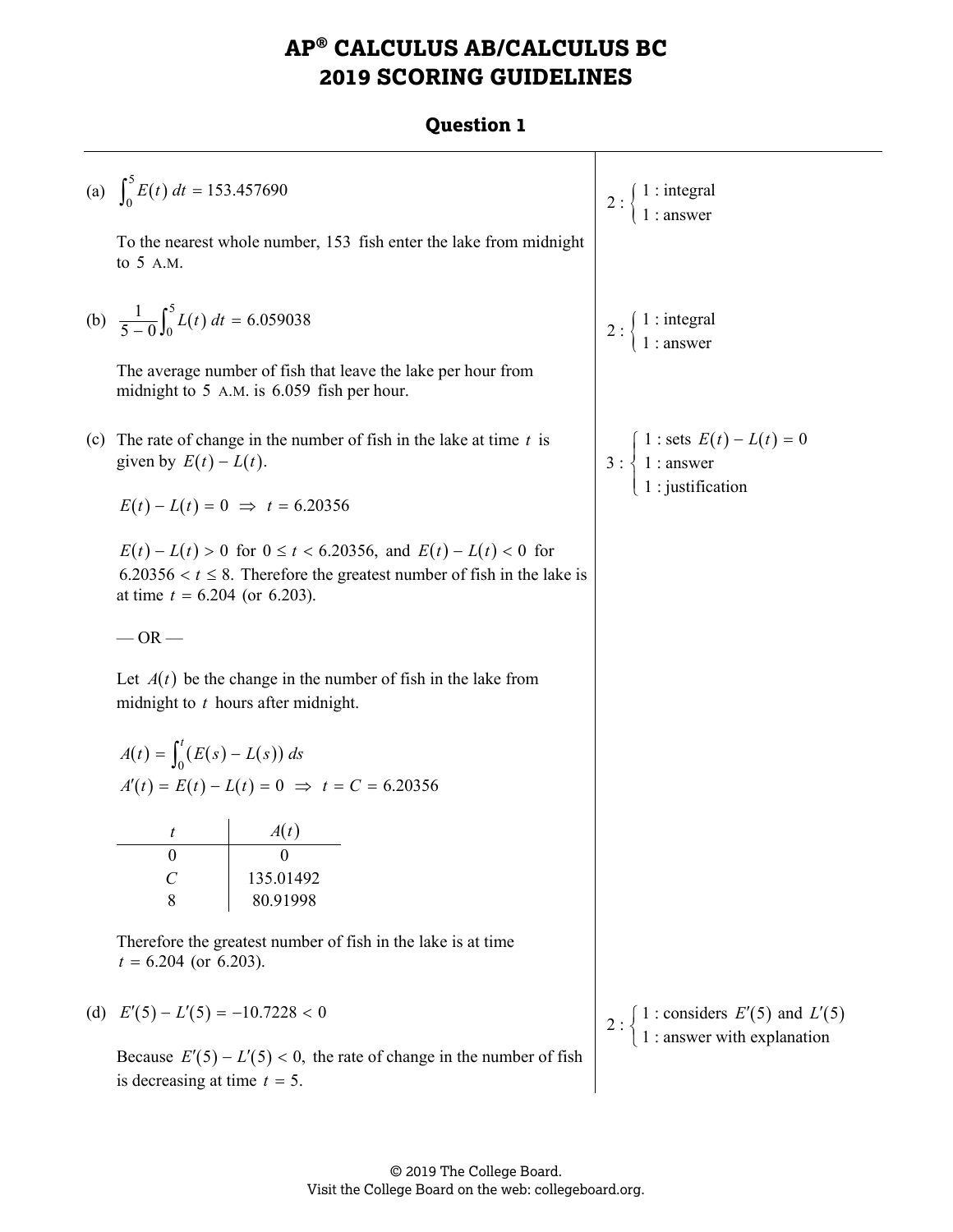# **AP® CALCULUS AB 2019 SCORING GUIDELINES**

#### **Question 2**

(a) 
$$
v_p
$$
 is differentiable  $\Rightarrow v_p$  is continuous on 0.3 ≤ t ≤ 2.8.  
\n
$$
\frac{v_p(2.8) - v_p(0.3)}{2.8 - 0.3} = \frac{55 - 55}{2.5} = 0
$$
\nBy the Mean Value Theorem, there is a value c, 0.3 < c < 2.8, such that  
\n $v_p$  (c) = 0.  
\n— OR—  
\n $v_p$  is differentiable  $\Rightarrow v_p$  is continuous on 0.3 ≤ t ≤ 2.8.  
\nBy the Extreme Value Theorem,  $v_p$  has a minimum on [0.3, 2.8].  
\n
$$
v_p(0.3) - 55 > -29 - v_p(1.7)
$$
 and  $v_p(1.7) = -29 < 55 - v_p(2.8)$ .  
\nBecause  $v_p$  is differentiable,  $v_p'(t)$  must equal 0 at this minimum.  
\n(b) 
$$
\int_0^{2.8} v_p(t) dt \approx 0.3 \left(\frac{v_p(0) + v_p(0.3)}{2}\right) + 1.4 \left(\frac{v_p(0.3) + v_p(1.7)}{2}\right)
$$
\n
$$
= 0.3 \left(\frac{0 + 55}{2}\right) + 1.4 \left(\frac{55 + (-29)}{2}\right) + 1.1 \left(\frac{-29 + 55}{2}\right)
$$
\n
$$
= 40.75
$$
\n(c)  $v_p(t) \ge 60$  for  $A \le t \le B$   
\n
$$
\int_0^R |v_Q(t)| dt = 106.108754
$$
\nThe distance traveled by particle Q during the interval  $A \le t \le B$  is  
\n
$$
106.109
$$
 (or 106.108) meters.  
\n(d) From part (b), the position of particle P at time  $t = 2.8$  is  
\n
$$
x_p(2.8) = x_Q(0) + \int_0^{2.8} v_p(t) dt \approx 40.75.
$$
\n
$$
x_Q(2.8) = x_Q(0) + \int_0^{2.8} v_p(t) dt \approx 40.75.
$$
\n
$$
x_Q(2.8) = x_Q(0) + \int_0^{2.8} v_p(t) dt = -90
$$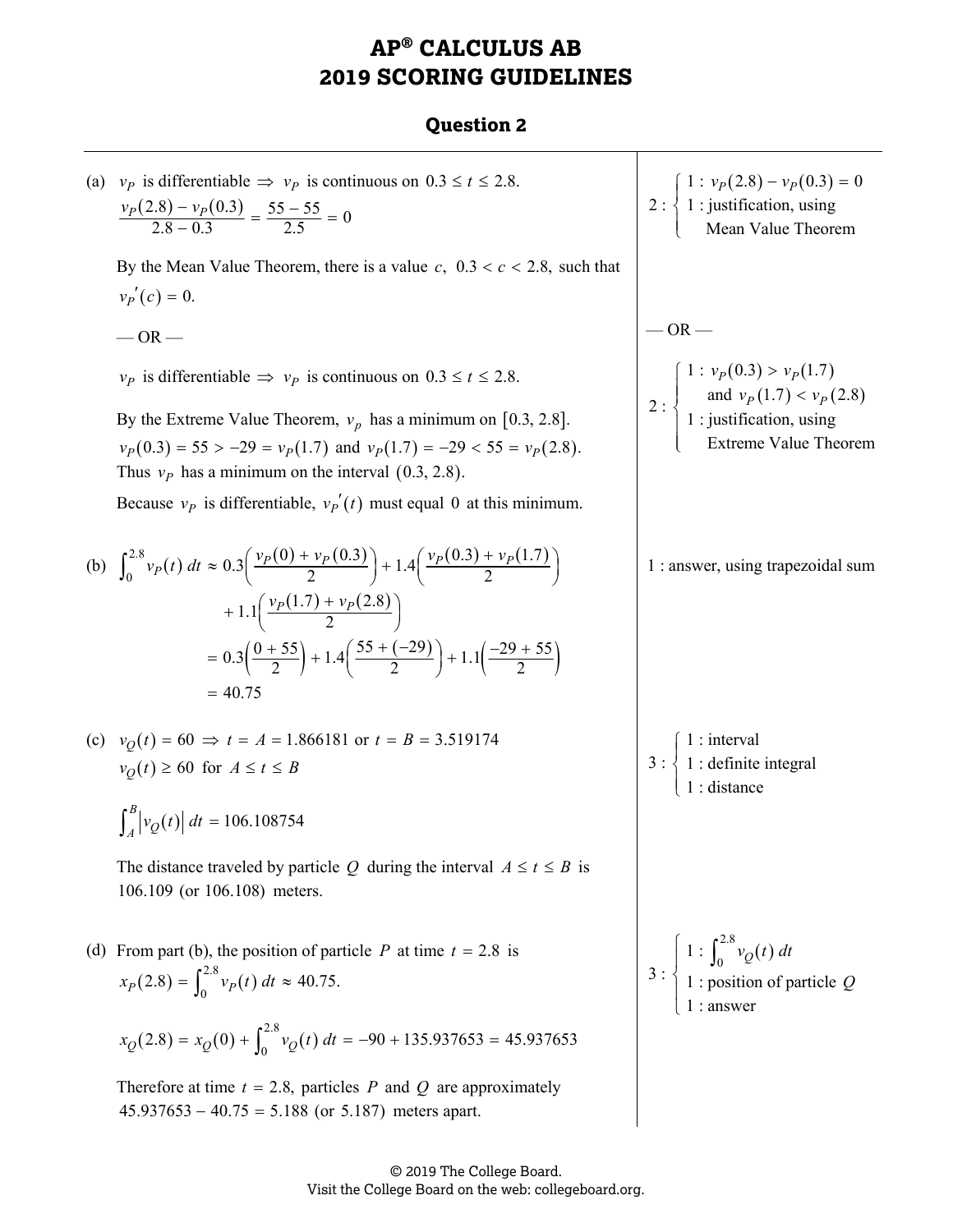# **AP® CALCULUS AB/CALCULUS BC 2019 SCORING GUIDELINES**

#### **Question 3**

| (a) $\int_{-6}^{5} f(x) dx = \int_{-6}^{-2} f(x) dx + \int_{-2}^{5} f(x) dx$<br>$\Rightarrow$ 7 = $\int_{-6}^{-2} f(x) dx + 2 + \left(9 - \frac{9\pi}{4}\right)$<br>$\Rightarrow \int_{-6}^{-2} f(x) dx = 7 - (11 - \frac{9\pi}{4}) = \frac{9\pi}{4} - 4$                                                                                                                                                         | 3 : $\begin{cases} 1 : \int_{-6}^{5} f(x) dx = \int_{-6}^{-2} f(x) dx + \int_{-2}^{5} f(x) dx \\ 1 : \int_{-2}^{5} f(x) dx \\ 1 : \text{answer} \end{cases}$ |
|-------------------------------------------------------------------------------------------------------------------------------------------------------------------------------------------------------------------------------------------------------------------------------------------------------------------------------------------------------------------------------------------------------------------|--------------------------------------------------------------------------------------------------------------------------------------------------------------|
| (b) $\int_3^3 (2f'(x) + 4) dx = 2 \int_3^3 f'(x) dx + \int_3^3 4 dx$<br>$= 2(f(5) - f(3)) + 4(5 - 3)$<br>$=2(0-(3-\sqrt{5}))+8$<br>$= 2(-3 + \sqrt{5}) + 8 = 2 + 2\sqrt{5}$                                                                                                                                                                                                                                       | $1$ : Fundamental Theorem of Calculus $1$ : answer<br>$2:\}$                                                                                                 |
| $-OR -$<br>$\int_{3}^{3} (2f'(x) + 4) dx = [2f(x) + 4x]_{x=3}^{x=5}$<br>$= (2f(5) + 20) - (2f(3) + 12)$<br>$= (2 \cdot 0 + 20) - (2(3 - \sqrt{5}) + 12)$<br>$= 2 + 2\sqrt{5}$<br>(c) $g'(x) = f(x) = 0 \implies x = -1, x = \frac{1}{2}, x = 5$<br>$\begin{array}{c c} x & g(x) \ \hline -2 & 0 \end{array}$<br>$rac{1}{2}$<br>$-\frac{1}{4}$<br>$-1$<br>$\frac{1}{2}$<br>$11 - \frac{9\pi}{4}$<br>$\overline{5}$ | $3: \begin{cases} 1: g'(x) = f(x) \\ 1:$ identifies $x = -1$ as a candidate<br>1 : answer with justification                                                 |
| On the interval $-2 \le x \le 5$ , the absolute maximum value<br>of g is $g(5) = 11 - \frac{9\pi}{4}$ .<br>(d) $\lim_{x \to 1} \frac{10^x - 3f'(x)}{f(x) - \arctan x} = \frac{10^1 - 3f'(1)}{f(1) - \arctan 1}$<br>$= \frac{10 - 3 \cdot 2}{1 - \arctan 1} = \frac{4}{1 - \frac{\pi}{4}}$                                                                                                                         | $1:$ answer                                                                                                                                                  |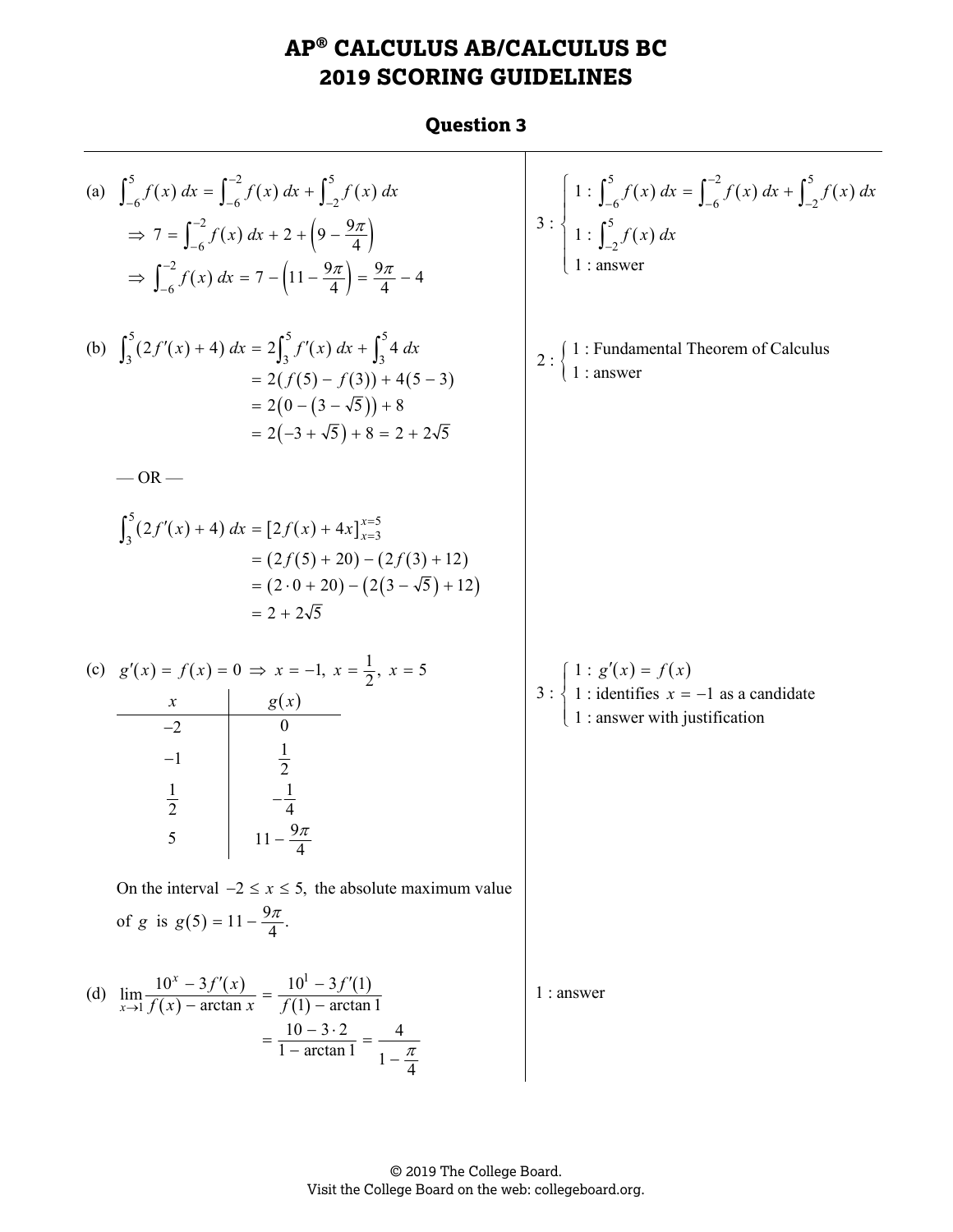# **AP® CALCULUS AB/CALCULUS BC 2019 SCORING GUIDELINES**

#### **Question 4**

(a) 
$$
V = \pi r^2 h = \pi (1)^2 h = \pi h
$$
  
\n
$$
\left. \frac{dV}{dt} \right|_{h=4} = \pi \frac{dh}{dt} \bigg|_{h=4} = \pi \left( -\frac{1}{10} \sqrt{4} \right) = -\frac{\pi}{5} \text{ cubic feet per second}
$$

(b)  $\frac{d^2h}{dt^2} = -\frac{1}{20\sqrt{h}} \cdot \frac{dh}{dt} = -\frac{1}{20\sqrt{h}} \cdot \left(-\frac{1}{10}\sqrt{h}\right)$ 1  $dh$  1 2  $1 \overline{h}$   $1$  $0\sqrt{h}$  dt  $^{-}$   $20\sqrt{h}$  |  $10^{10}$   $^{-}$  200  $\frac{d^2h}{dt^2} = -\frac{1}{20\sqrt{h}} \cdot \frac{dh}{dt} = -\frac{1}{20\sqrt{h}} \cdot \left(-\frac{1}{10}\sqrt{h}\right) =$ Because 2  $\frac{d^2h}{dt^2} = \frac{1}{200} > 0$ *dt*  $f = \frac{1}{200} > 0$  for  $h > 0$ , the rate of change of the height is increasing when the height of the water is 3 feet.

(c) 
$$
\frac{dh}{\sqrt{h}} = -\frac{1}{10} dt
$$
  
\n $\int \frac{dh}{\sqrt{h}} = \int -\frac{1}{10} dt$   
\n $2\sqrt{h} = -\frac{1}{10}t + C$   
\n $2\sqrt{5} = -\frac{1}{10} \cdot 0 + C \implies C = 2\sqrt{5}$   
\n $2\sqrt{h} = -\frac{1}{10}t + 2\sqrt{5}$   
\n $h(t) = \left(-\frac{1}{20}t + \sqrt{5}\right)^2$ 

2: 
$$
\begin{cases} 1: \frac{dV}{dt} = \pi \frac{dh}{dt} \\ 1: \text{answer with units} \end{cases}
$$
  
3: 
$$
\begin{cases} 1: \frac{d}{dh} \left( -\frac{1}{10} \sqrt{h} \right) = -\frac{1}{20\sqrt{h}} \\ 1: \frac{d^2h}{dt^2} = -\frac{1}{20\sqrt{h}} \cdot \frac{dh}{dt} \end{cases}
$$
  
3: 
$$
\begin{cases} 1: \text{square with explanation} \\ 1: \text{answer with explanation} \\ 1: \text{antiderivatives} \\ 1: \text{constant of integration} \\ \text{and uses initial condition} \\ 1: h(t) \end{cases}
$$
  
Note: 
$$
0/4 \text{ if no separation of variables}
$$
  
Note: max 2/4 [1-1-0-0] if no constant of integration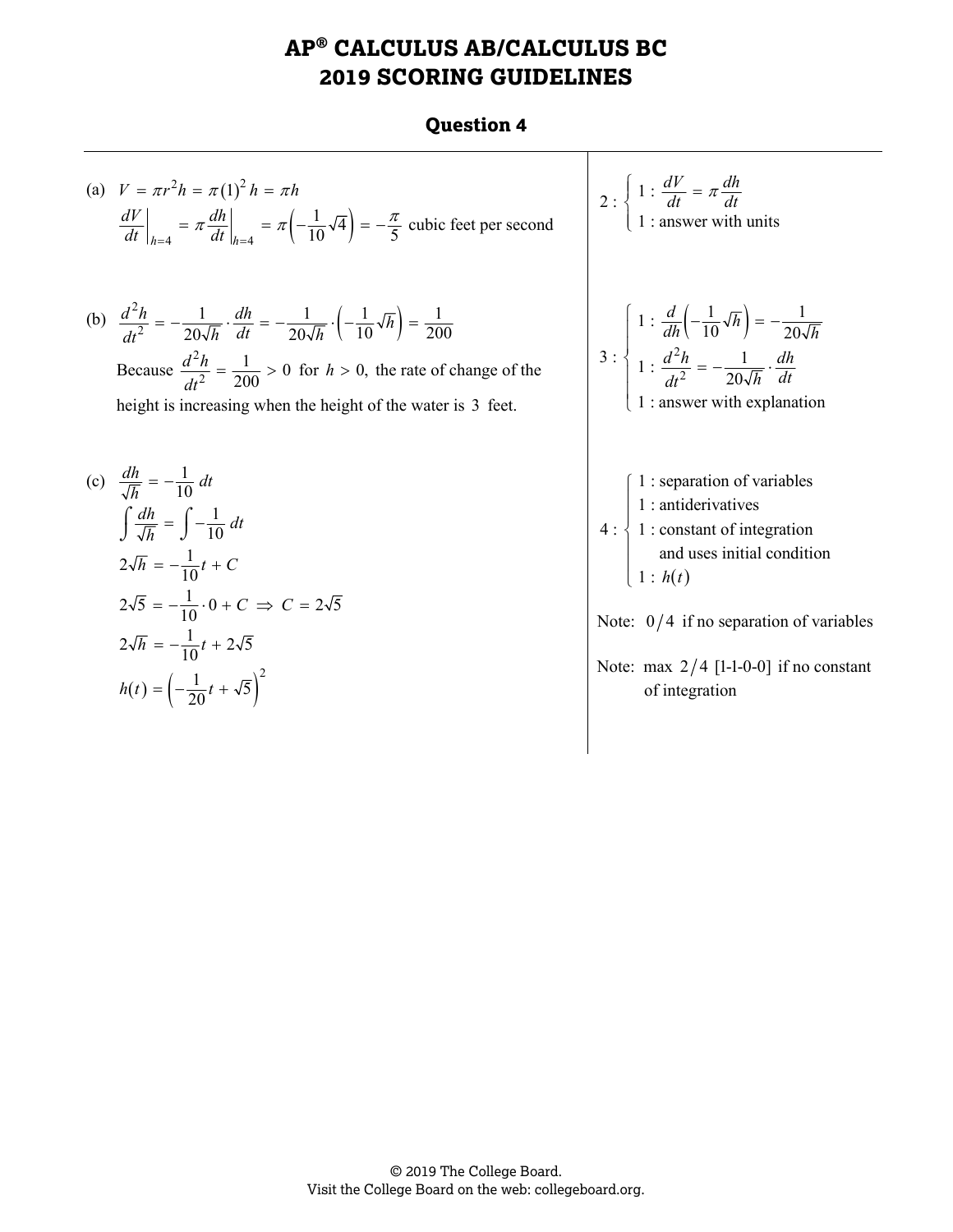## **AP® CALCULUS AB 2019 SCORING GUIDELINES**

#### **Question 5**

Τ

(a) 
$$
\int_0^2 (h(x) - g(x)) dx = \int_0^2 ((6 - 2(x - 1)^2) - (-2 + 3\cos(\frac{\pi}{2}x))) dx
$$
  
\n
$$
= [6x - \frac{2}{3}(x - 1)^3] - (-2x + \frac{6}{\pi}\sin(\frac{\pi}{2}x))]_{x=0}^{x=2}
$$
\n
$$
= ((12 - \frac{2}{3}) - (-4 + 0)) - ((0 + \frac{2}{3}) - (0 + 0))
$$
\n
$$
= 12 - \frac{2}{3} + 4 - \frac{2}{3} = \frac{44}{3}
$$
\nThe area of *R* is  $\frac{44}{3}$ .  
\n(b)  $\int_0^2 A(x) dx = \int_0^2 \frac{1}{x+3} dx$   
\n
$$
= [ln(x + 3)]_{x=0}^{x=2} = ln 5 - ln 3
$$
\nThe volume of the solid is  $ln 5 - ln 3$ .  
\n(c)  $\pi \int_0^2 ((6 - g(x))^2 - (6 - h(x))^2) dx$   
\n
$$
= (ln(x + 3))_{x=0}^{x=2} = ln 5 - ln 3
$$
\n
$$
= \left[ ln (x + 3) \right]_0^{x=2} = \frac{ln(3)}{1 + ln(3)} = ln 3
$$
\n
$$
= \left[ ln (x + 3) \right]_0^{x=2} = ln 5 - ln 3
$$
\n
$$
= \left[ ln (x + 3) \right]_0^{x=2} = ln 5 - ln 3
$$
\n
$$
= \left[ ln (x + 3) \right]_0^{x=2} = ln 5 - ln 3
$$
\n
$$
= \left[ ln (x + 3) \right]_0^{x=2} = ln 5 - ln 3
$$
\n
$$
= \left[ ln (x + 3) \right]_0^{x=2} = ln 5 - ln 3
$$
\n
$$
= \left[ ln (x + 3) \right]_0^{x=2} = ln 5 - ln 3
$$
\n
$$
= \left[ ln (x + 3) \right]_0^{x=2} = ln 5 - ln 3
$$
\n
$$
= \left[ ln (x + 3) \right]_0^{x=2} = ln 5 - ln 3
$$
\n<